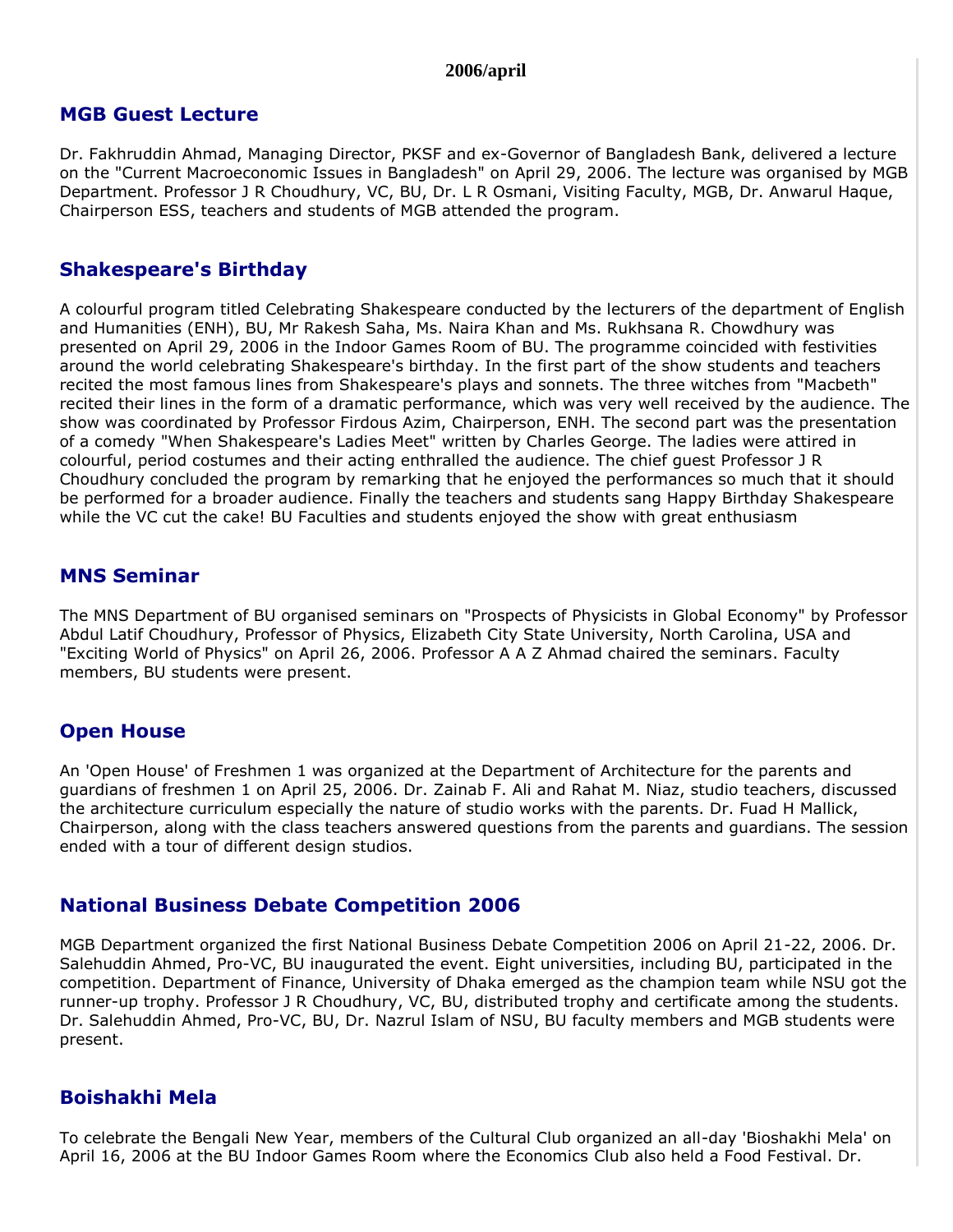Salehuddin Ahmed, Pro-VC, BU inaugurated the fair. The fair offered a wide range of stalls of handicrafts, tshirts, saris and jewelries and traditional snacks. One of the main attractions of the Mela was a Bangla message center for sending email or mobile phone messages in Bangla alphabets. Professor J R Choudhury, VC, BU, teachers and staff visited the Mela. The Boishakhi Mela and the Food Festival together was a great success in terms of student participation.

# **ARC Chairperson at Eastern Mediterranean University, North Cyprus**

Professor Fuad H Mallick, Chairperson Department of Architecture attended a seminar "INTERNATIONAL ARCHITECTURAL EDUCATION 2005/2006" held on April 14, 2006 at the Faculty of Architecture, Eastern Mediterranean University (EMU), Gazimagusa, North Cyprus. He was the respondent to the winning paper of a competition held by Open House International on 'Alternative Educational ways for Teaching and Learning Architectural Design'. While there, he also presented a paper in a panel discussion on housing issues entitled 'Housing in Two Extreme Contexts: Ultra Poor & Ultra Rich' organized by the Housing Research Unit of the Faculty of Architecture and held on April 17, 2006. Dr. Mallick also delivered a lecture titled 'Contemporary Architecture in Bangladesh: The Search goes on' for the faculty members and students of EMU on April 18, 2006.

# **Cultural Program on Choitro Shongkranti**

The students of Architecture Department organized a lively cultural program on 'Choitra Shongkranti' to mark the end of Bangla year 1412 and beginning of New Year 1413 on April 13, 2006. The students presented song, dance, recitation and instrumental music. Huraera Jabeen, lecturer, Architecture Department presented Rabindra sangeet. Traditional snacks added an appropriate mood to the informal program.

# **BU Lecture on Transnational University**

The comprehensive research universities are playing a vital role in offering quality education, said Professor

Jeffrey Sean Lehman during a lecture session on 'The Role of Transnational University in the 21st century' on April 10, 2006 at BRAC Centre. BU and the Asian University for Women Support Foundation (AUW) organised the lecture session. Professor Jeffrey Sean Lehman, Professor of law and former president at Cornell University, is currently a senior scholar at the Woodrow Wilson International Centre for Scholars in Washington DC and president of the Joint Centre for China-US Law and Policy Studies at Peking University and Beijing Foreign Studies University. Professor J R Choudhury, VC, BU made the welcome address. Dr Salehuddin Ahmed, Pro-VC, BU introduced



Professor Lehman while Mr. Kamal Ahmed, Vice Chair, AUW spoke on the occasion. Dr. Hafiz G A Siddiqui, VC-NSU, Dr. Iqbal Mahmud, AC Member, BU, Ambassador Farooq Sobhan, ED-BEI, the Cultural Attache of the Russian Embassy, BU teachers, officials and students attended the lecture.

# **Kite Flying at Savar Campus**

BU Cultural Club organized the traditional 'BU Kite flying Day' at the BU Campus, Savar on April 10, 2006 at the main playground. The students, teachers and staff of BU and TARC Savar participated in the event. The students had great fun flying the colorful kites in the favourable Chaitra breeze.

# **Angan Lecture 37**

Angan, Architecture Department organized its Lecture 37 on April 09, 2006. Dr. Noazesh Ahmed, a renowned environmental scientist of the country delivered 'Mahabanashpatir Padabali', a lively and wellchoreographed presentation of verbal, musical and photo image media on the trees and flowers of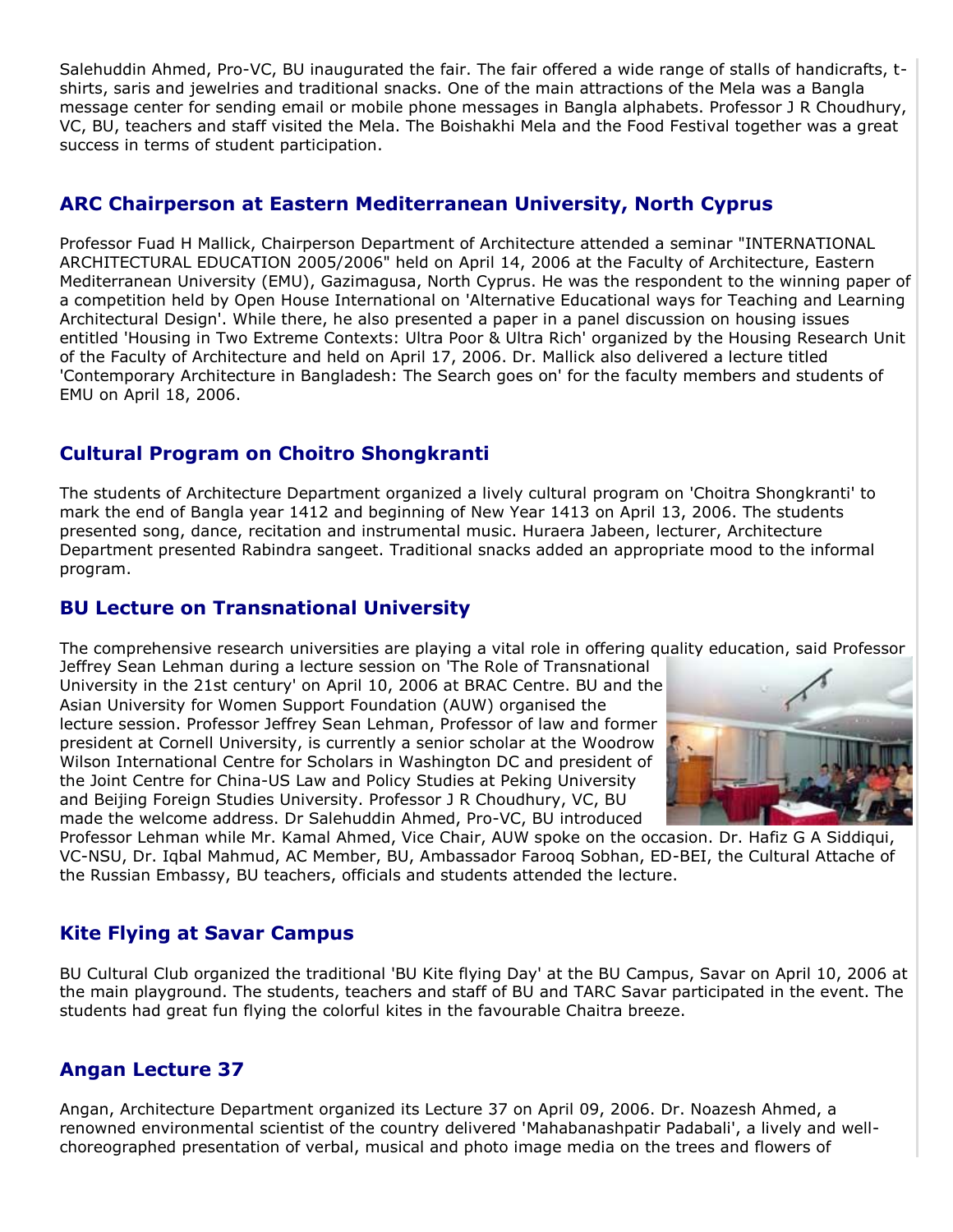Bangladesh. Dr. Ahmed stressed on the importance of saving plants and appropriate landscape design, which in turn save the environment and provide comfort. The lecture was followed by a discussion session. Teachers and students of various departments of the university attended the event.

### **Renowned Architect Mr. Moshe Safdie at BU**



The internationally acclaimed Canadian architect Moshe Safdie visited Bangladesh on April 6-8, 2006 at the invitation of the Asian University for Women Support Foundation (AUW). Mr. Safdie delivered a lecture on "Order and Complexity" for Architects and student of Architecture at the BRAC Center on April 07, 2006. The lecture was jointly organised by AUW, BU and the Institute of Architects, Bangladesh (IAB). Professor J R Choudhury, VC, BU made the welcome address and Mr. Khadem Ali, President IAB gave the introduction to Moshe Safdie. Mr. Kamal Ahmed, Vice Chair, AUW also spoke in the session. Professor Fuad H Mallick, Chair, ARC conducted the program,

BU. Mr. Safdie attracted wide attention when at the age of just 26 he designed the award?winning Habitat for the Montreal Fair. Before establishing his own practice and going on to join the faculty of the Harvard School of Design, Mr. Safdie worked as an associate of Louis 1 Kahn, the famed architect of Bangladesh's National Parliament. His landmark buildings and master plans of cities and towns and institutions have inspired a generation of architects and students of design. Among his most noted buildings is the Public Library in Salt Lake City in Utah as well as the Chapel at Harvard Business School. He also designed the Henry Rosovsky Building at Harvard University

### **CSE Picnic**

The Department of CSE organised a picnic for CSE students at Shamoly, Gazipur on April 07, 2006. Mr. Munawar Sahol, Lecturer, CSE coordinated.

### **BUFC Film Show**

BU Film Club (BUFC) continued its activity through screening films every week. The club screened famous film "Criminal" directed by Gregory Jacobs on April 06, 2006. To welcome Bangla New Year with a new Bangla film, BUFC screened recently released movie "Nondito Noroke" on April 13, 2006. The movie is based on the first and most appreciated novel by Humayun Ahmed. A much-applauded hindi film, "Parineeta", based on the story written by legendary author Sharatchandra Chattopadhyay and directed by Pradeep Sarkar was screened on April 27, 2006.

# **ARC Faculty Participation in SAARCH Assembly**

Professor Fuad H. Mallick and Mr. Hasibul Kabir presented a paper on 'Living Below the Line: Sustainability and Houses of the Ultra Poor' at the 10th SAARCH (South Asian Association of Architects) Assembly and Seminar held at Dhaka from March 31-April 2, 2006. Dr. Mahtab-Uz-Zaman presented a paper titled 'Sustainable Method to Restore Open-Built Ratio for Urban Development in Dhaka mega-City'. Dr. Zainab F. Ali chaired the session three of 'South Asian Architecture: Today and Tomorrow'.

# **BUSEF Joined with TOG**

BRAC University Social Entrepreneurship Forum (BUSEF) organised a discussion with Turkish Students and Volunteers (TOG) on April 02, 2006. Speakers were A Serra Cenkur, Youruk Kurtaran and Halil Oz, Community Volunteers Foundation (CVF), Turkey. With the vision to promote and encourage volunteerism amongst students for their society, BU setup which is designed to be a student-driven and student-run forum. A four-member team including 3 students and a lecturer-visited Turkey to attend a field visit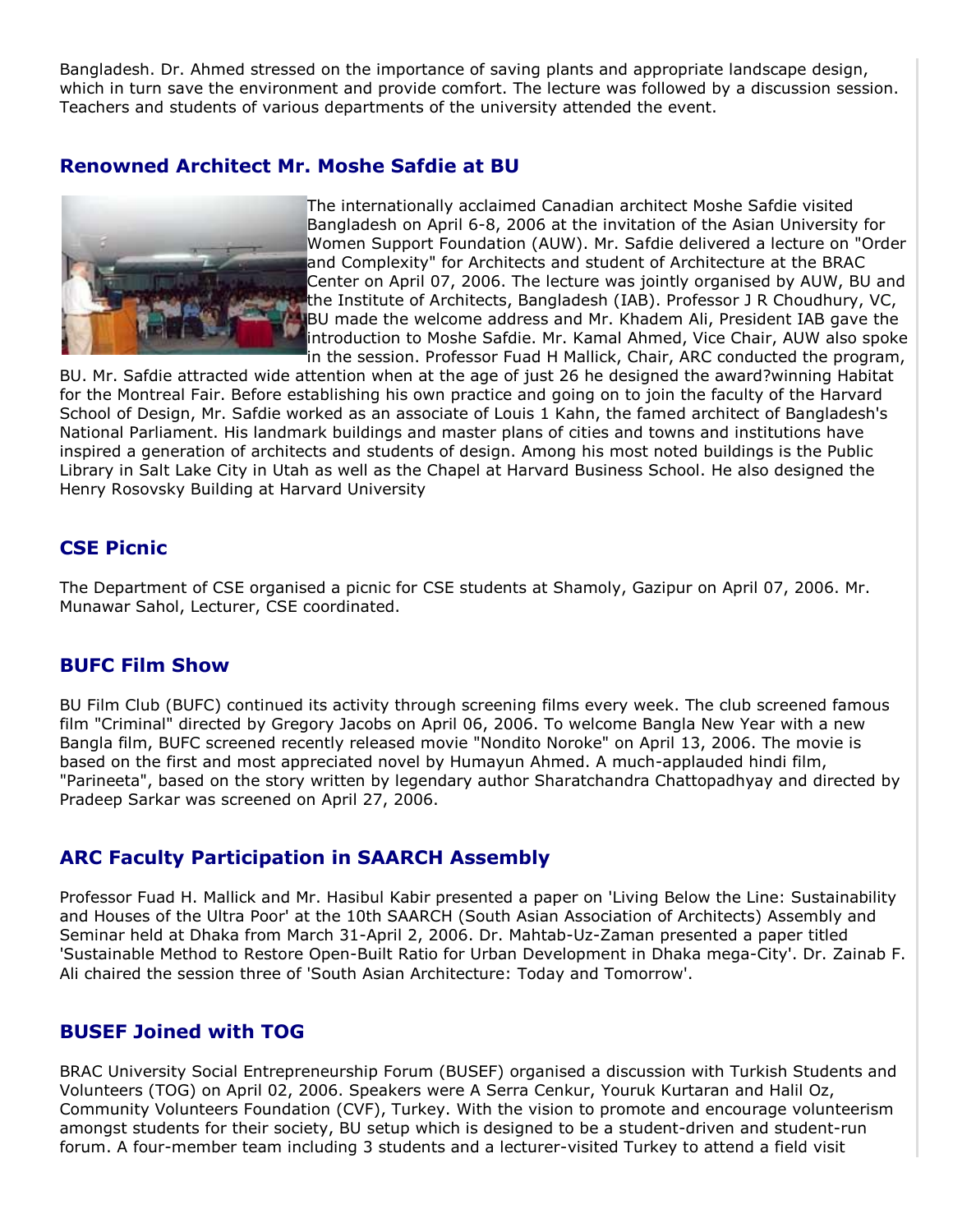# **HR Colloquium at BU**

BU Career Services Office organized a Human Resources (HR) Colloquium for the Department of MGB on April 3, 2006 at BRAC Centre. Professor J R Choudhury introduced BU and Dr. Salehuddin Ahmed, Pro-VC, BU and Professor Humayun Murshed, Advisor, MGB facilitated the program. Head of HR and Directors from different organizations were present at the event. It has been a great learning experience to the students, faculty members and the department. Employability criteria were also better understood as prospective employers were given a platform to communicate their expectations from the students and University.

# **Update of DSP**

The Development Studies Programme (DSP) mourned the untimely death of Ms. Nasrin Huq, Country Director, Action-Aid, Bangladesh. Ms. Huq was invited as a guest speaker in MDS course on Right Based Approach to Development on April 13, 2006 to discuss her experience in applying right-based approach in Bangladesh. She spent two hours in a very lively interactive session with MDS students. We pay tribute to her memory.

Right Based Approach to Development also invited Mr. Mosharraf Hossain, Country Director, Action on Disability and Development (ADD) to share ADD's experience of applying right based approach on April 06, 2006. This interactive session exposed MDS students to learn from practioners who use theory in practice. The title of his presentation was "Right Based Approach and Disablity Movement in Bangladesh". The presentation was followed by a short documentary film on Right based approach to development named "Wheel and Water".

As a part of DSP's regular Saturday hours, the program hosted Mr. David Bergman who spoke on corporate social responsibility on Saturday, April 01, 2006. MDS students and faculty members attended the session. The title of his presentation was "Increasing Worker Safety and Corporate Accountability: From Bhopal to Bangladesh"

A project presentation series was hosted by the DEV 503: Global Dimensions of Development course. As a part of their course requirements, students enrolled in this course presented their projects in three sessions on April 8 and 15, 2006. The presentation topics and included Private Capital Flow: From Developed to Developing Countries; Globalization & Labor Standards and; Globalization Environment.

The students of NGOs and Social Entrepreneurship visited three social enterprises in Dhaka on April 08 and 15, 2006. They went to visit a disability focused organization in Mirpur section 5, a waste management program in a slum and a waste composting plant in operation on April 8, 2006. On April 15, 2006, they visited the office of Waste Concern and discussed related issues with Mr. A H Md Maqsood Sinha and Mr. Iftekhar Enayetullah, the two social entrepreneurs in waste management sector of Bangladesh.

In the second phase of development of BRAC University Social Entrepreneurship Forum, BUSEF, a threemember trainer team from TOG, Turkey visited BRAC University, Dhaka, from the 29 March to 3 April 2006. The team spent time with young volunteers of BRAC University Social Entrepreneurship Forum, for extensive training sessions and lecture-discussions on volunteerism and social entrepreneurship. The twoday training program included interactive exercises, games followed by thought-provoking discussion sessions on various issues that need to be addressed by the society today. The importance of team building, collaboration, competition, leadership and tolerance were given utmost significance in all the exercises conducted by the Turkish team. The training along with the friendly and inspiring attitude of the Turkish members team was able to inspire BUSEF members to have confidence to make a difference in both their inner selves and their surrounding environments. In the first phase, a four-member BUSEF team including three students and a lecturer visited Turkey in November 200 to participate in workshops and study tours of social entrepreneurship projects run by Turkish students. The Ashoka Foundation, USA, funded both the phases.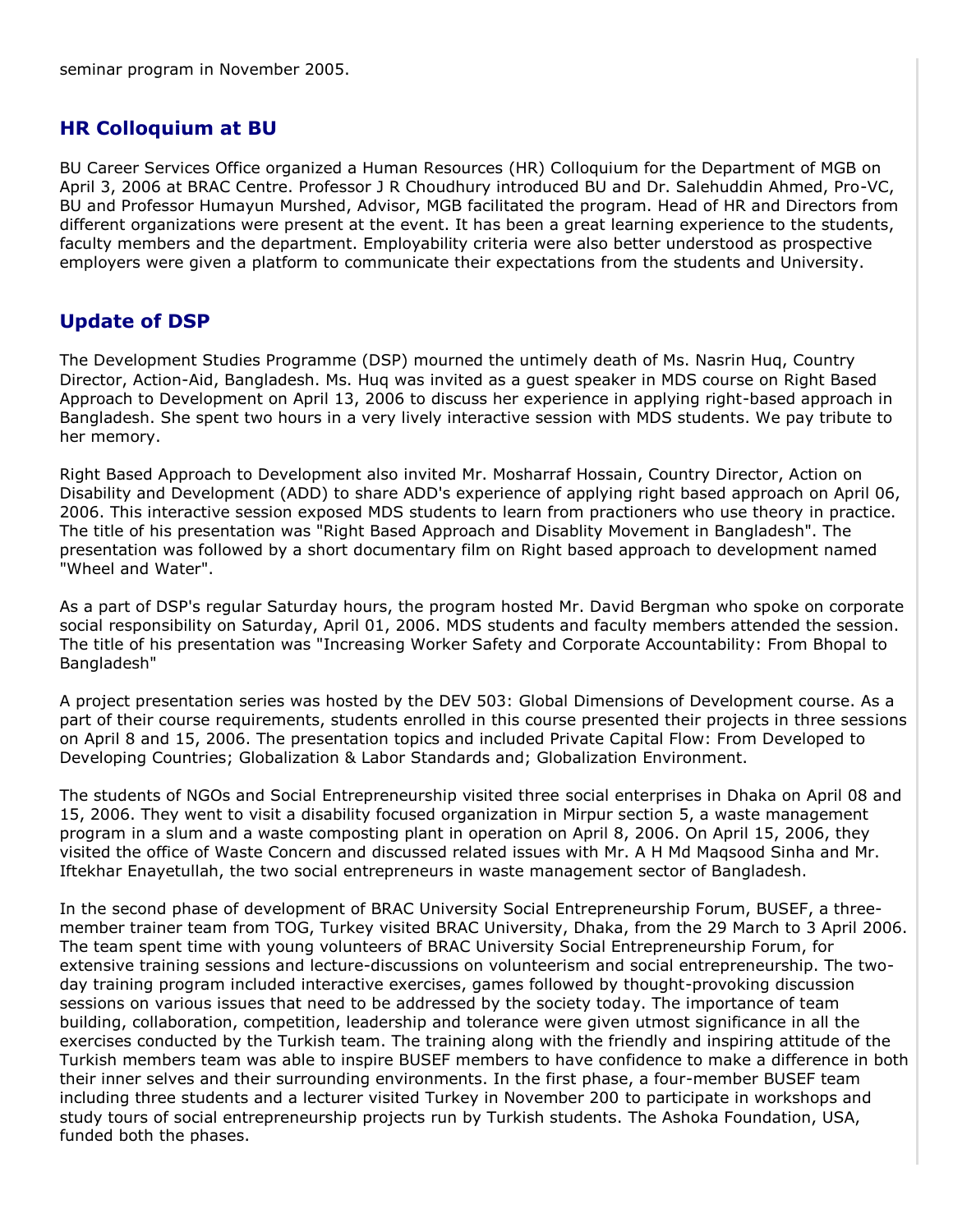# **School visit**

A six-member BU team including Dr. Zainab F. Ali, Director Student Affairs, Ms. Shamsun Nahar Rahman, Student Affairs Officer, Ms. Sharmina Hossain, lecturer, MNS, Mr. Rajat Shuvro Roy, lecturer, CSE, Mr. Aminul Islam, Assistant System Administrator and Ms. Shaheena Chowdhury, lecturer, ENH visited the Aga Khan School on April 12, 2006.The team was received by Ms. Fauzia Chowdhury, the Vice Principal of the school. Dr. Ali introduced the BU team and gave an overview on BRAC and BRAC University. The BU team members spoke on academic departments and answered questions on admission requirements, tuition waiver, credit transfer system, job opportunities and career placement. The session was very interactive. Later the team met the Mr. George Kays, Principal of the school and presented BU souvenir to him. BU brochures were distributed among the students.

A five-member BU team including Dr. Mumit Khan, Associate Professor, CSE, Mr. Towfiq Ahmed Lecturer, MNS, Ms.Rukhsana Rahim Chowdhury, Lecturer, ENH, Mr Mousfiqur Rouf, lecturer, CSE, Mr. Shamsul Kaonain, student, Physics, Mr. Aminul Islam, Assistant System Administrator and Ms. Shamsun Nahar Rahman, SAO, visited the Hermann Maeiner College on April 05, 2006.The Principal, Mr. A.F.M. Salimullah received the BU team and gave some general information on the college. Nearly 100 senior students along with the Principal and senior teachers of the college attended the seminar in their auditorium. Dr. Mumit Khan introduced the BU team and gave an overview on BRAC and BRAC University. The BU team lecturers also spoke on their respective departments. The program ended with a video presentation and a question answer session. BU brochures were distributed among the students.

A five member BU team including Dr. Mumit Khan, Associate Professor, CSE, Mr. Towfiq Ahmed, lecturer, MNS, Ms.Tania Afroz Khan, lecturer, English, Mr.Aminul Islam, Assistant System Administrator, Mr. Shamsul Kaonain, student, Physics and Ms. Shamsun Nahar Rahman, Student Affairs Officer visited Maple Leaf school on April 02, 2006. Ms. Zeba Ali Principal, Maple Leaf School welcomed the BU team and Dr. Mumit Khan introduced the team to the student. A video presentation on the programs and facilities on BU was attended by approximately 30 senior students of the school. Students also enquired about BU scholarship policy, credit transfer, residential semester at Savar. BU brochures were distributed among the students.

# **Update on RS**

#### **Micro-lab Exercise**

The first and second phases of Micro-lab Exercise of the Residential Semester were conducted on April 01 and April 22, 2006 respectively. Each time half of the students of the campus participated in the exercise. In this unique exercise, the students performed the duties of the TARC officials and the staffs starting from the In-Charge down to cleaners and laundry persons. The exercise created a lot of enthusiasm among the students and the exercise was conducted successfully.

#### **BRAC Project Visit**

The first and second phases of BRAC Project Visit of the Residential Semester were made on April 01 and April 22, 2006. The first phase visit was made to Manikgonj and the second phase to Gazipur. The students were divided into 12 groups. Every three groups were assigned one subject to look into and submit a report on the visit and give a presentation. The subjects were BRAC Micro-Credit Program, BRAC Health Program, BRAC Education Program and Legal and Human Rights Program.

#### **Liberation War Museum Visit**

All students of RS Spring `06 went for a visit to Liberation War Museum at Segun Bagicha on April 08, 2006. Following the visit of the museum, the students sat in a quiz test on Liberation War of Bangladesh. The visit generated much enthusiasm and fervor among the students.

#### **Inter-Dorm Competitions**

Inter-dorm competition began with the cricket match between Dhanshiri and Krishnochura Dorms on April 04, 2006. During the month football, volleyball, table tennis competitions were held for the boys; while carom, badminton and handball competitions were held for the girls.

#### **Activity Newsletter**